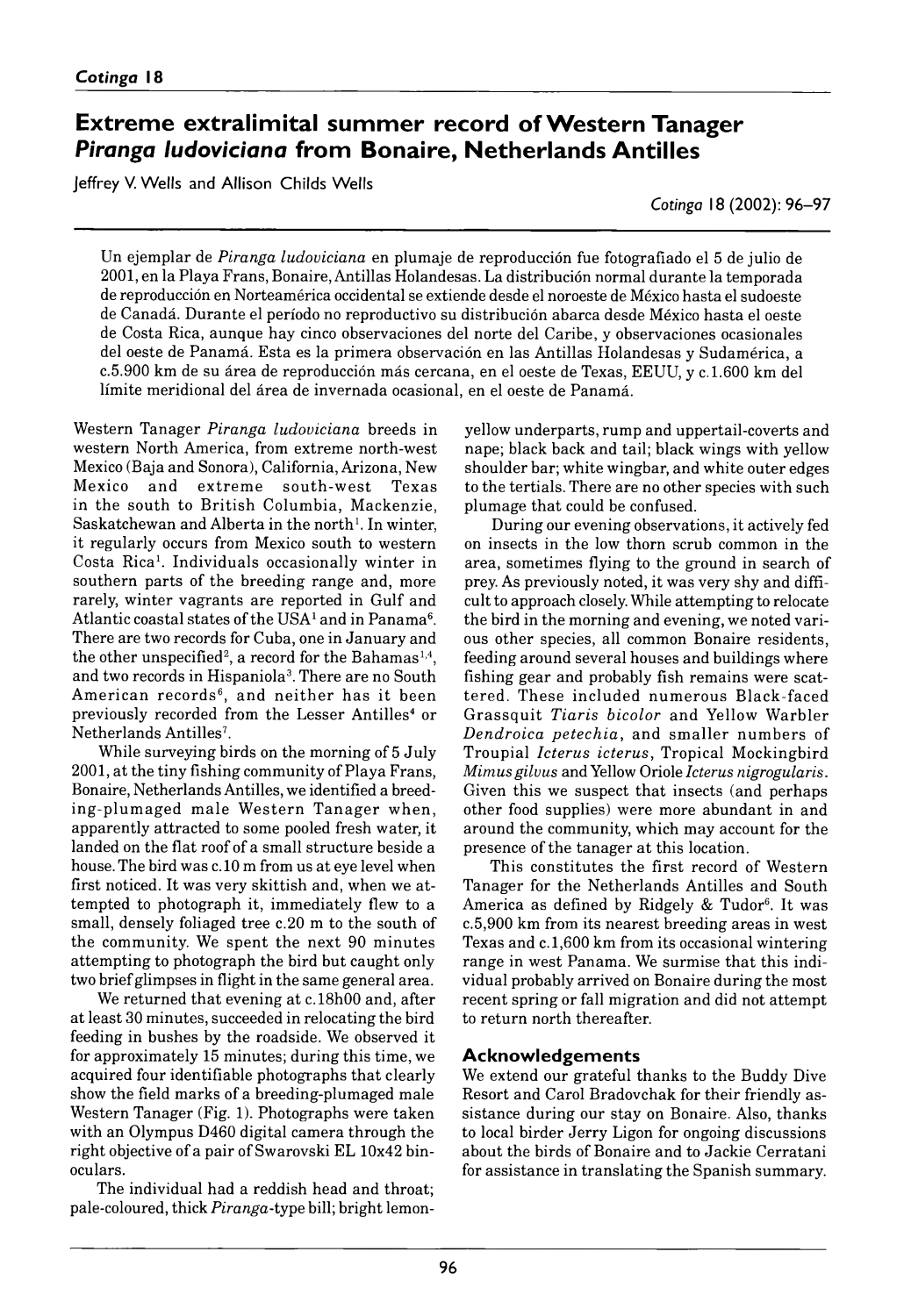#### **Cotinga 18** Extreme extralimital summer record of Western Tanager from Netherlands Antilles

#### **References**

- 1. American Ornithologists' Union (1998) *Checklist of North American birds.* Seventh edition. Washington DC: American Ornithologists' Union.
- 2. Garrido, O. H. & Kirkconnell, A. (2000) *Field guide to the birds of Cuba.* Ithaca, NY: Cornell University Press.
- 3. Keith, A. R., Wiley, J. W., Latta, S. C. & O ttenw alder, J. A. ( in prep.) *The birds of Hispaniola: an annotated checklist.* Tring: British Ornithologists' Union.
- 4. Raffaele, H., Wiley, J., Garrido, O., Keith, A. & Raffaele, J. (1998) *A guide to the birds of the West Indies.* Princeton, NJ: Princeton University Press.
- 5. Ridgely, R. S. & Gwynne, J. A. (1989) *A guide to the birds of Panama.* Princeton, NJ: Princeton University Press.
- 6. Ridgely, R. S. & Tudor, G. ( 1989) *The birds of South America*, 1. Austin: University of Texas Press.
- 7. Voous, K. H. ( 1983) *Birds of the Netherlands Antilles.* Utrecht: Walburg.

#### **Jeffrey V. Wells**

*National Audubon Society, Bird Conservation Program, c /o Cornell Laboratory of Ornithology, 159* Sapsucker Woods Road, Ithaca, NY 14850, USA.

#### **Allison Childs Wells**

*Cornell Laboratory of Ornithology, 159 Sapsucker Woods Rd., Ithaca, NY 14850, USA.*